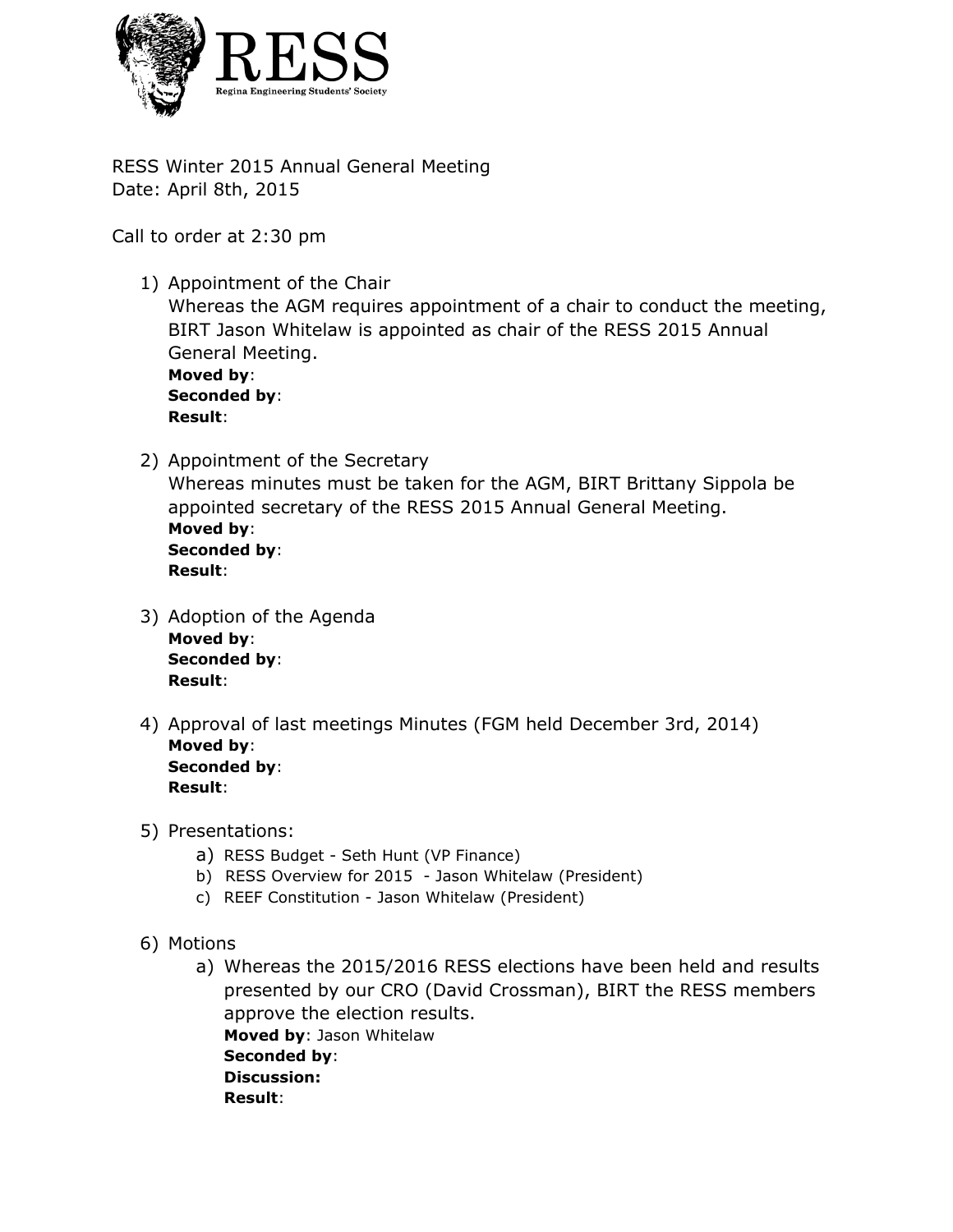

- b) Whereas minutes were taken at each RESS meeting and presented to the membership for review, BIRT the members approve the minutes and actions taken therein for the 2014-2015 RESS year. **Moved by**: Jason Whitelaw **Seconded by**: **Discussion: Result**:
- c) Whereas the Regina Engineering Equipment Fund (REEF) was established at last years AGM but still requires a constitution, BIRT the RESS members approve the proposed REEF Constitution. **Moved by**: Jason Whitelaw **Seconded by**: **Discussion: Result**:
- d) Whereas the Regina Engineering Students' Society (RESS) constitution requires some updating and style formatting, BIRT the RESS members approve each of the following changes individually:
	- i) BIRT style changes to match the policy manual, in-depth definitions of terms, and definition of our symbols the crest and logo be approved. **Moved by**: David Crossman **Seconded by**: **Discussion:**
		- **Result**:
	- ii) BIRT quorum for general meetings increases from 30 to 60 members. **Moved by**: David Crossman **Seconded by**: **Discussion: Result**:
	- iii) BIRT presidential "candidates shall have previously served a minimum of one semester on the Executive or served a minimum of two terms on the Directors". **Moved by**: David Crossman **Seconded by**: **Discussion: Result**:
	- iv) BIRT council recall be edited to state "any member of Council